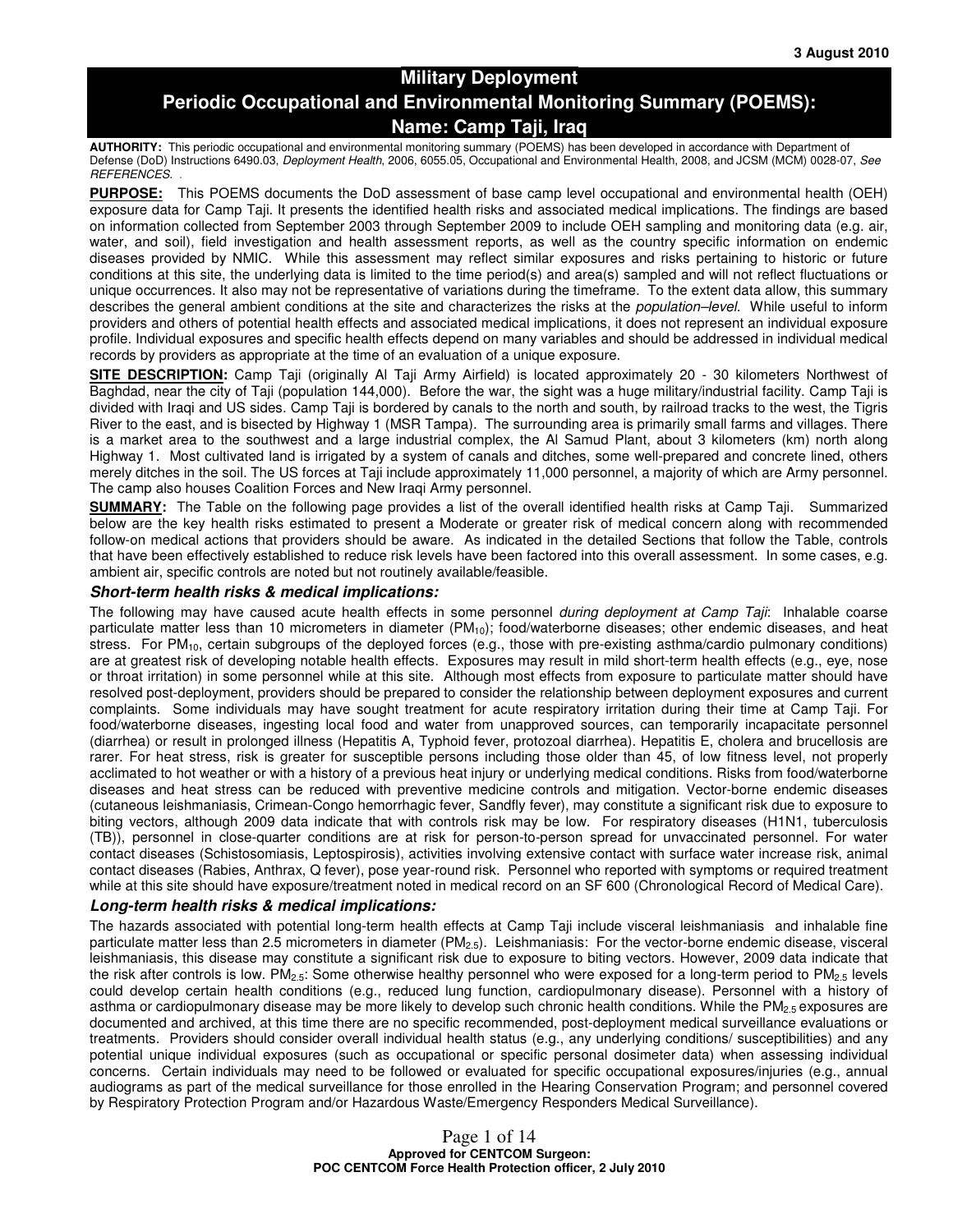#### **Where Do I Get More Information?**

If a provider feels that the Service member's or Veteran's current medical condition may be attributed to specific OEH exposures at this deployment location, he/she can contact the Service specific organization below. Organizations external to DoD should contact DoD Force Health Protection and Readiness (FHP & R).

| U.S. Army Public Health       | <b>Navy and Marine Corps Public</b> | US Air Force School of Aerospace          | <b>DoD Force Health</b>         |
|-------------------------------|-------------------------------------|-------------------------------------------|---------------------------------|
| <b>Command (Prov)</b>         | <b>Health Center (NMCPHC)</b>       | <b>Medicine (USAFSAM)</b> (formerly       | <b>Protection and Readiness</b> |
| Phone: (800) 222-9698         | (formerly NEHC)                     | AFIOH)                                    | (FHP & R)                       |
| http://phc.amedd.army.mil/hom | Phone: (757) 953-0700               | Phone: (888) 232-3764                     | Phone: (800) 497-6261           |
|                               | http://www-nehc.med.navy.mil        | http://www.brooks.af.mil/units/airforcein | http://fhp.osd.mil              |
|                               |                                     | stituteforoperationalhealth/index.asp     |                                 |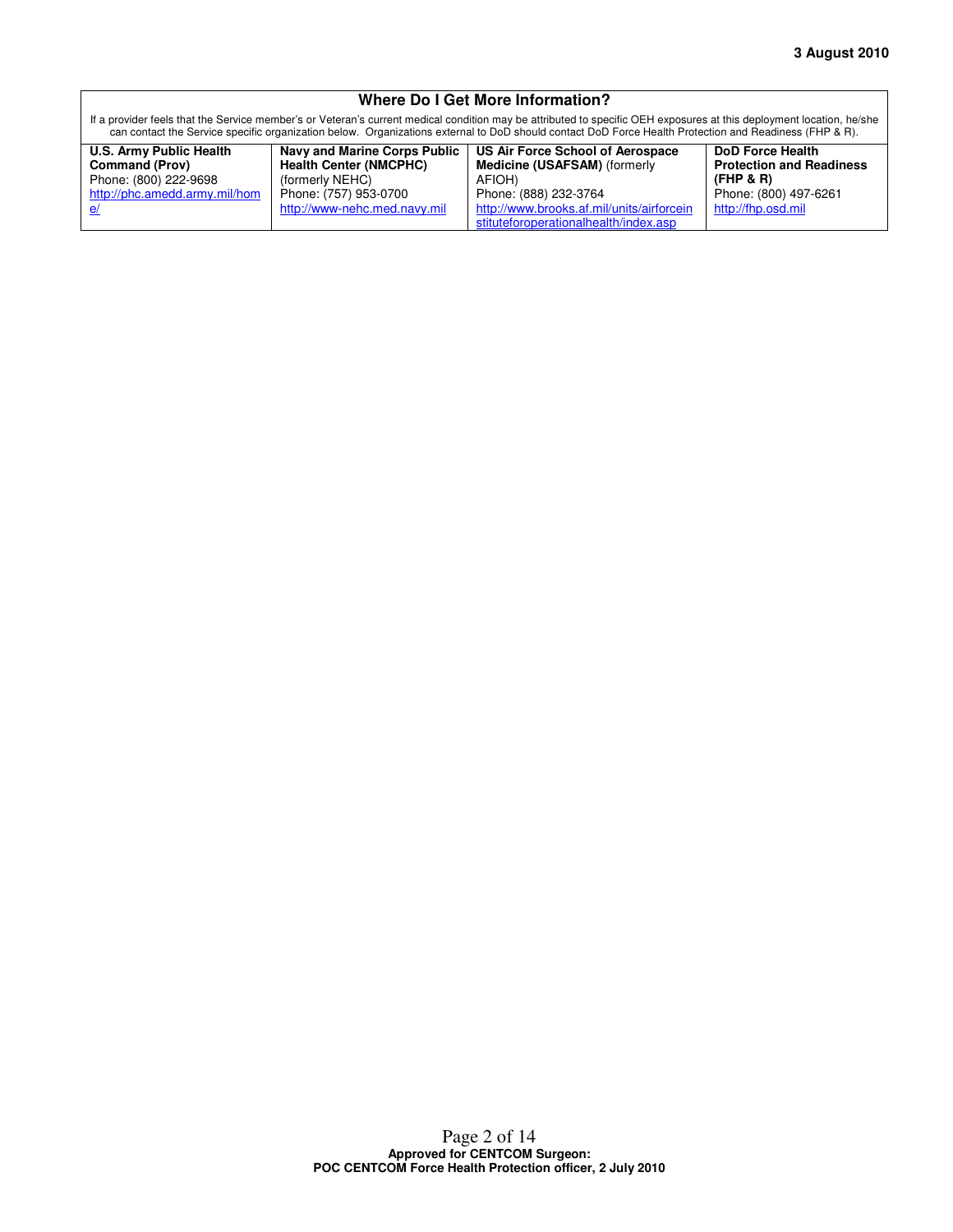## **POEMS**

| <b>Sources of Identified</b>                                                                 | <b>Health Risk Assessment Summary 4</b>                                                                                                                                                                                                               |                                                                                                                                                                                                                     |  |  |  |
|----------------------------------------------------------------------------------------------|-------------------------------------------------------------------------------------------------------------------------------------------------------------------------------------------------------------------------------------------------------|---------------------------------------------------------------------------------------------------------------------------------------------------------------------------------------------------------------------|--|--|--|
| Health $3$                                                                                   | <b>Short Term Health Risk</b><br><b>Long Term Health Risks</b>                                                                                                                                                                                        |                                                                                                                                                                                                                     |  |  |  |
| <b>AIR</b>                                                                                   | Airborne Substances - Overall Short Term<br>Risks: Variable (Low to High)                                                                                                                                                                             | Airborne Substances - Overall Long-Term Risks:<br>Variable (Low to Moderate)                                                                                                                                        |  |  |  |
| Particulate matter (PM <sub>10</sub> )                                                       | Variable (Low to High): Short-term health effects<br>(e.g., upper respiratory tract irritation) probable when<br>levels are high. More serious effects possible in<br>susceptible persons (e.g., those with<br>asthma/existing respiratory diseases). | Not evaluated - PM <sub>10</sub> chronic effect health<br>guidelines do not currently exist                                                                                                                         |  |  |  |
| Particulate matter (PM <sub>2.5</sub> )                                                      | Low: Majority of the time no anticipated acute health<br>effects from PM 2.5; certain peak levels may produce<br>effects as described for PM <sub>10</sub> .                                                                                          | Moderate: Small percentage of persons may be at<br>increased risk for developing chronic conditions<br>(particularly those who are more susceptible to<br>acute effects like asthma or cardiopulmonary<br>disease). |  |  |  |
| <b>ENDEMIC DISEASE</b>                                                                       | <b>Endemic Disease - Overall Short Term Risks:</b><br>Variable (Low to High)                                                                                                                                                                          | <b>Endemic Disease - Overall Long Term Risks:</b><br>Variable (none to moderate)                                                                                                                                    |  |  |  |
| Food borne/Waterborne (e.g.,<br>diarrhea-bacteriological)                                    | High: Diarrhea Bacterial, Hepatitis A,<br>Typhoid /Paratyphoid fever<br>Moderate: Diarrhea - protozoal, Brucellosis,<br>Diarrhea - cholera, and Hepatitis E                                                                                           | None identified                                                                                                                                                                                                     |  |  |  |
| Arthropod Vector Borne                                                                       | Moderate: Leishmaniasis*- cutaneous, Crimean-<br>Congo hemorrhagic fever, Sandfly fever*. (*2009<br>site data indicates that with controls risk may be<br>Low.)                                                                                       | Moderate: Leishmaniasis* - visceral<br>(*2009 site data indicates that with controls risk may<br>be Low.)                                                                                                           |  |  |  |
|                                                                                              | Low: Plaque, Rickettsioses tickborne (spotted fever<br>group), Typhus - murine (flea-borne), West Nile<br>fever, Sindbis (and Sindbis-like viruses)                                                                                                   |                                                                                                                                                                                                                     |  |  |  |
| Respiratory                                                                                  | Moderate: H1N1<br>Moderate: Tuberculosis (TB)<br>Low: meningococcal meningitis                                                                                                                                                                        | None identified. TB is evaluated as part of the PDHA<br>(Post Deployment Health Assessment). A TB skin<br>test is required post-deployment if potentially<br>exposed.                                               |  |  |  |
| Water-Contact (e.g. wading,<br>swimming)                                                     | Moderate: Schistosomiasis and Leptospirosis                                                                                                                                                                                                           | None identified                                                                                                                                                                                                     |  |  |  |
| <b>Animal Contact</b>                                                                        | Moderate: Rabies, Anthrax, Q fever,<br>Low: H5N1 avian influenza                                                                                                                                                                                      | None identified                                                                                                                                                                                                     |  |  |  |
| <b>HEAT/COLD STRESS</b>                                                                      | <b>Heat/Cold - Overall Short Term Risks:</b><br>Variable (High to Moderate)                                                                                                                                                                           | Heat/Cold - Overall Long Term Risks: Low                                                                                                                                                                            |  |  |  |
| Heat                                                                                         | Variable (High to Moderate): High risk of heat injury<br>in unacclimated personnel and those who have had<br>a prior heat injury. Risk reduced to moderate<br>through preventive measures.                                                            | Low                                                                                                                                                                                                                 |  |  |  |
| <b>NOISE</b>                                                                                 | Noise - Overall Short-Term Risk: Low                                                                                                                                                                                                                  | Noise - Overall Long-Term Risk: Low                                                                                                                                                                                 |  |  |  |
| Continuous<br><b>FUEL /PETROLEUM PRODUCTS</b><br><b>INDUSTRIAL CHEMICAL</b><br><b>SPILLS</b> | Low<br>Fuel/ petroleum products /industrial chemical<br>spills - Overall Short-term risk: Low                                                                                                                                                         | Low<br>Fuel/ petroleum products /industrial chemical<br>spills - Overall Long-term risk: Low                                                                                                                        |  |  |  |
|                                                                                              | Low                                                                                                                                                                                                                                                   | Low                                                                                                                                                                                                                 |  |  |  |
| <b>WASTE SITES/ WASTE</b><br><b>DISPOSAL</b>                                                 | Waste Sites/Waste disposal - Overall Short term<br>risk: Low                                                                                                                                                                                          | Waste Sites/Waste disposal - Overall Long-term<br>risk: Low                                                                                                                                                         |  |  |  |
|                                                                                              | Low<br>Pesticides/Pest Control - Overall Short term risk:                                                                                                                                                                                             | Low                                                                                                                                                                                                                 |  |  |  |
| <b>PESTICIDES/ PEST CONTROL</b>                                                              | Low<br>Low                                                                                                                                                                                                                                            | Pesticides/Pest Control - Overall Long-term risk:<br>Low                                                                                                                                                            |  |  |  |
| <b>UNIQUE INCIDENT/CONCERNS</b>                                                              |                                                                                                                                                                                                                                                       | Low                                                                                                                                                                                                                 |  |  |  |
| <b>Burn Pit Evaluation</b>                                                                   | Low: Short-term health effects could include eye,<br>nose, throat and lung irritation.                                                                                                                                                                | Low: there is significant uncertainty as to the<br>reported risk level based on methodological<br>concerns                                                                                                          |  |  |  |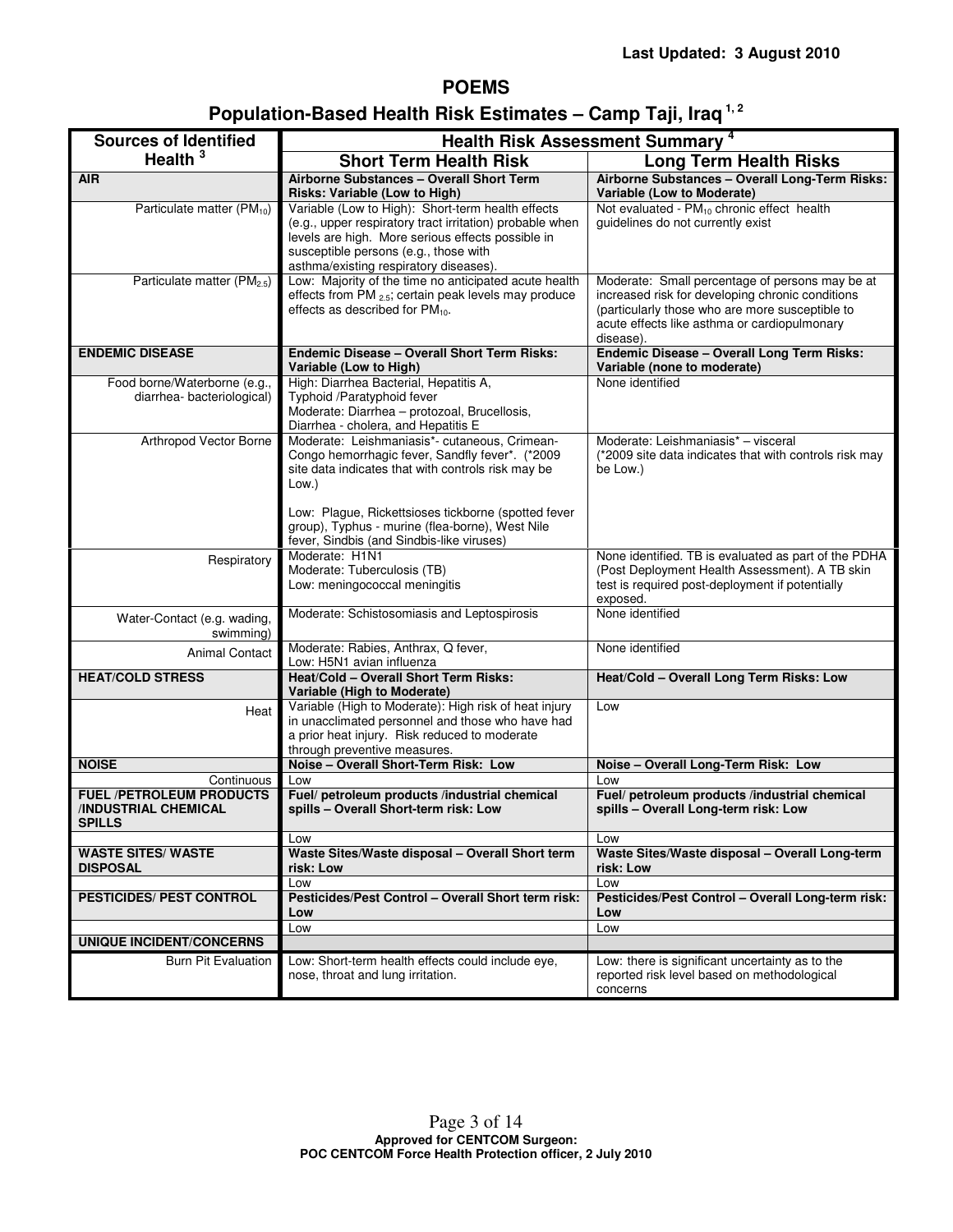1 This Summary Table provides a qualitative estimate of population-based short- and long-term health risk s associated with the general ambient and occupational environment conditions at Camp Taji. It does not represent an unique individual exposure profile. Actual individual exposures and health effects depend on many variables. For example, while a chemical may be present in the environment, if a person does not inhale, ingest, or contact a specific dose of the chemical for adequate duration and frequency, then there may be no health risk. Alternatively, a person at a specific location may experience a unique exposure, which could result in a significant individual exposure. Any such person seeking medical care should have their specific exposure documented in an SF600.

 $^2$  This assessment is based on specific data and reports obtained from the January 2003 through September 2009 timeframe. It is considered a current representation of general site conditions but may not reflect certain fluctuations or unique exposure incidents. Acute health risk estimates are generally consistent with field-observed health effects.

 $3$  This Summary Table is organized by major categories of identified sources of health risk. It only lists those sub-categories specifically identified and addressed at Camp Taji. The health risks are presented as Low, Moderate, High or Extremely High for both acute and chronic health effects. The risk level is based on an assessment of both the potential severity of the health effects that could be caused and probability of the exposure that would produce such health effects. Details can be obtained from USACHPPM. Where applicable, "None Identified" is used when though an exposure was identified, no risk of either a specific acute or chronic health effects were determined. More detailed descriptions of OEH exposures that were evaluated but determined to pose no health risk are discussed in the following sections of this report.

<sup>4</sup> Risks in this Summary Table are based on quantitative surveillance thresholds (e.g. endemic disease rates; host/vector/pathogen surveillance) or screening levels (e.g. Military Exposure Guidelines (MEGs) for chemicals). Some previous assessment reports may provide slightly inconsistent risk estimates because quantitative criteria such as MEGs may have changed since the samples were originally evaluated and/or because this assessment makes use of all historic site data while previous reports may have only been based on a select few samples.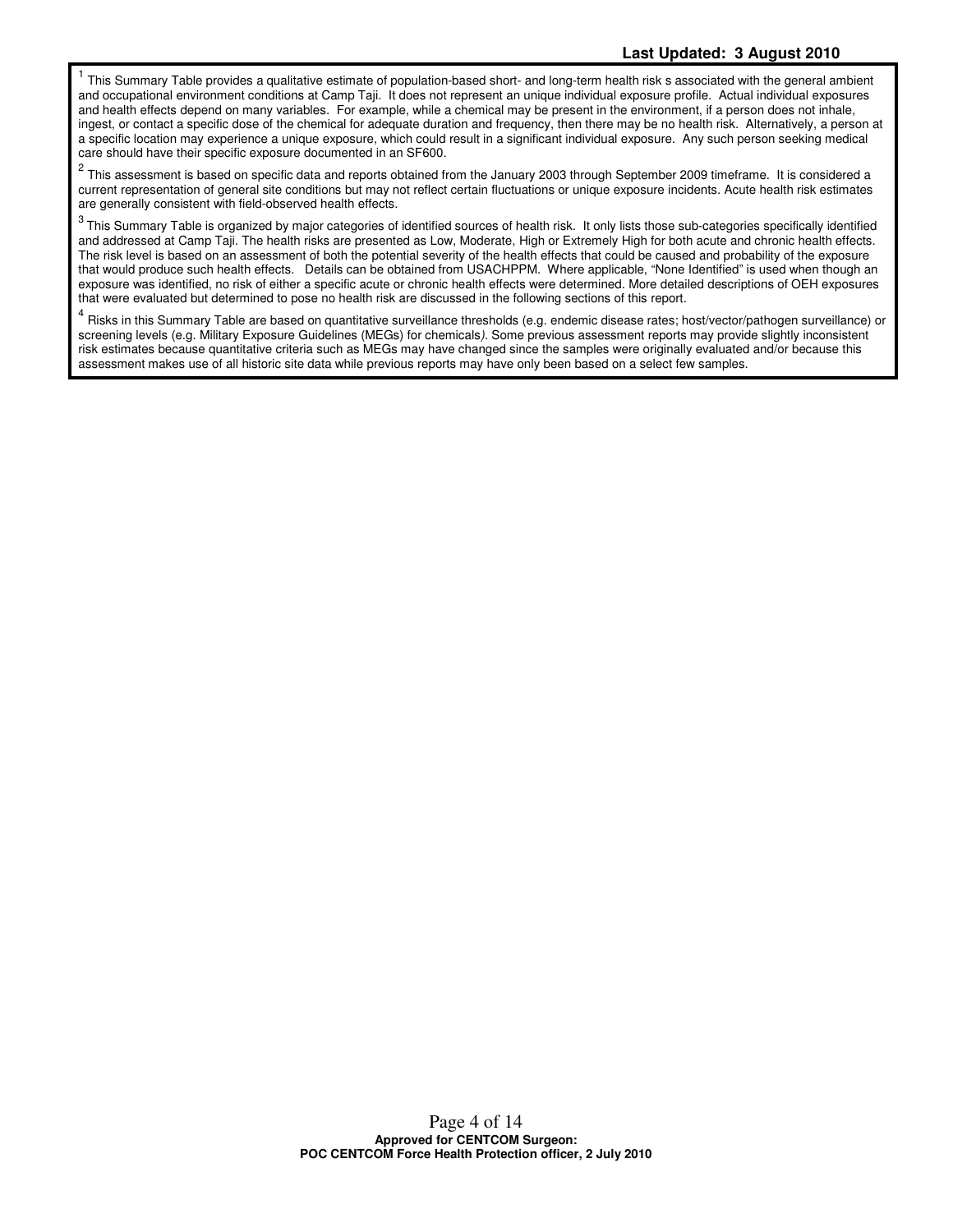## REFERENCES: Camp Taji, Iraq POEMS

### POEMS developed in accordance with:

- 1. Department of Defense (DoD) Instruction 6490.03, Deployment Health, 2006.
- 2. DoDI 6055.05, Occupational and Environmental Health, 2008.
- 3. JCSM (MCM) 0028-07, Procedures for Deployment Health Surveillance, 2007.
- 4. Casarett and Doull's Toxicology: the Basic Science of Exposures, Chapter 2- Principles of

Toxicology; Fifth Edition, McGraw Hill, New York.

## Site description and baseline information obtained from:

Per references 4, POEMS characterizes separate risk estimates for acute and chronic health effects resulting from brief one time exposures as well as repeated, long term exposures (which are defined as > three months up to a lifetime of (reference 4)). To ensure adequate data for a long term exposure assessment, the POEMS are based on information collected from a time period that encompasses at least a years' time.

- 5. Environmental Health Site Assessment (EHSA) 2006.
- 6. Occupational and Environmental Heal Site Assessment (OEHSA) 2009.

### Sampling data was obtained from the:

7. Defense Occupational and Environmental Health Readiness System (referred to as the **DOEHRS-EH database**) at https://doehrs-ih.csd.disa.mil/Doehrs/.Some of the data may be classified or otherwise have some restricted distribution. The obtained data was searched for between 01 January 2003 to 14 September 2009 and downloaded on 12 November 2009. It is noted that additional data results including from samples taken during that timeframe may have been added to the DOEHRS after this data set was downloaded for evaluation. Though not captured in this assessment, they will be evaluated in future assessments or updates. Some of the data may also be classified or otherwise have some restricted distribution. See discussion below.

#### Additional environmental health reports/survey documents are from the:

8. DoD OEHS Data Portal: https://doehsportal.apgea.army.mil/doehrs-oehs/ . Some of the data and reports used may be classified or otherwise have some restricted distribution.

### Chemical hazards (air, water, soil) evaluated based on military exposure guidelines (MEGs) and risk assessment methodology in:

9. USACHPPM TG230, 2009 Revision, Version 13 (final draft under review) Chemical Exposure Guidelines for Deployed Military Personnel TG230 Version 2.1 2004 currently being updated to include new and updated MEG values and updated risk assessment procedures designed to reflect acute and chronic hazard severity definitions in MCM 0028-07. The revised TG230 (Version 13 (final draft under review) and associated MEG database (Version 18) are currently being staffed for review but served as the basis for this assessment of chemical hazards in air, soil, and water. For further information, contact USAPHC Environmental Health Risk Assessment Program at 410-436-2953 or DSN 584-2953.

10. CHPPM 2008 Particulate Matter Factsheet; 64-009-0708, 2008

#### Regional/country information on endemic/infectious disease and heat/cold from the:

11. National Center for Medical Intelligence (NCMI) is at https://www.intelink.gov/ncmi/index.php

\_\_\_\_\_\_\_\_\_\_\_\_\_\_\_\_\_\_\_\_\_\_\_\_\_\_\_\_\_\_\_\_\_\_\_\_\_\_\_\_\_\_\_\_\_\_\_\_\_\_\_\_\_\_\_\_\_\_\_\_\_\_\_\_\_\_\_\_\_\_\_\_\_\_\_\_

NOTE. The DOEHRS-EH database was queried to obtain the available sample data for air, soil, and drinking and non-drinking water sources at Taji. The data are currently assessed using the final draft TG230 2009 Revision (V13) and MEGs (Version 18) described above. The general method involves an initial screen of the data which eliminates all chemical substances not detected above 1-yr negligible MEG. Those substances screened out are not considered acute or chronic health hazards so are not assessed further. For remaining substances, acute and chronic health effects are evaluated separately for air and water (soil is only evaluated for long term risk). This is performed by deriving separate shortterm and long term average concentrations that are compared to MEGs that were derived for similar exposure durations. If less than or equal to negligible MEG the risk is Low. If levels are higher than negligible then there is a chemical-specific toxicity and exposure evaluation by appropriate SMEs, which includes comparison to any available marginal, critical or catastrophic MEGs. For drinking water 15 L/day MEGs are used for the screening while site specific 5-15 L/day are used for more detailed assessment. For non-drinking water (such as that used for personal hygiene or cooking) the 'consumption rate' is

> Page 5 of 14 **Approved for CENTCOM Surgeon: POC CENTCOM Force Health Protection officer, 2 July 2010**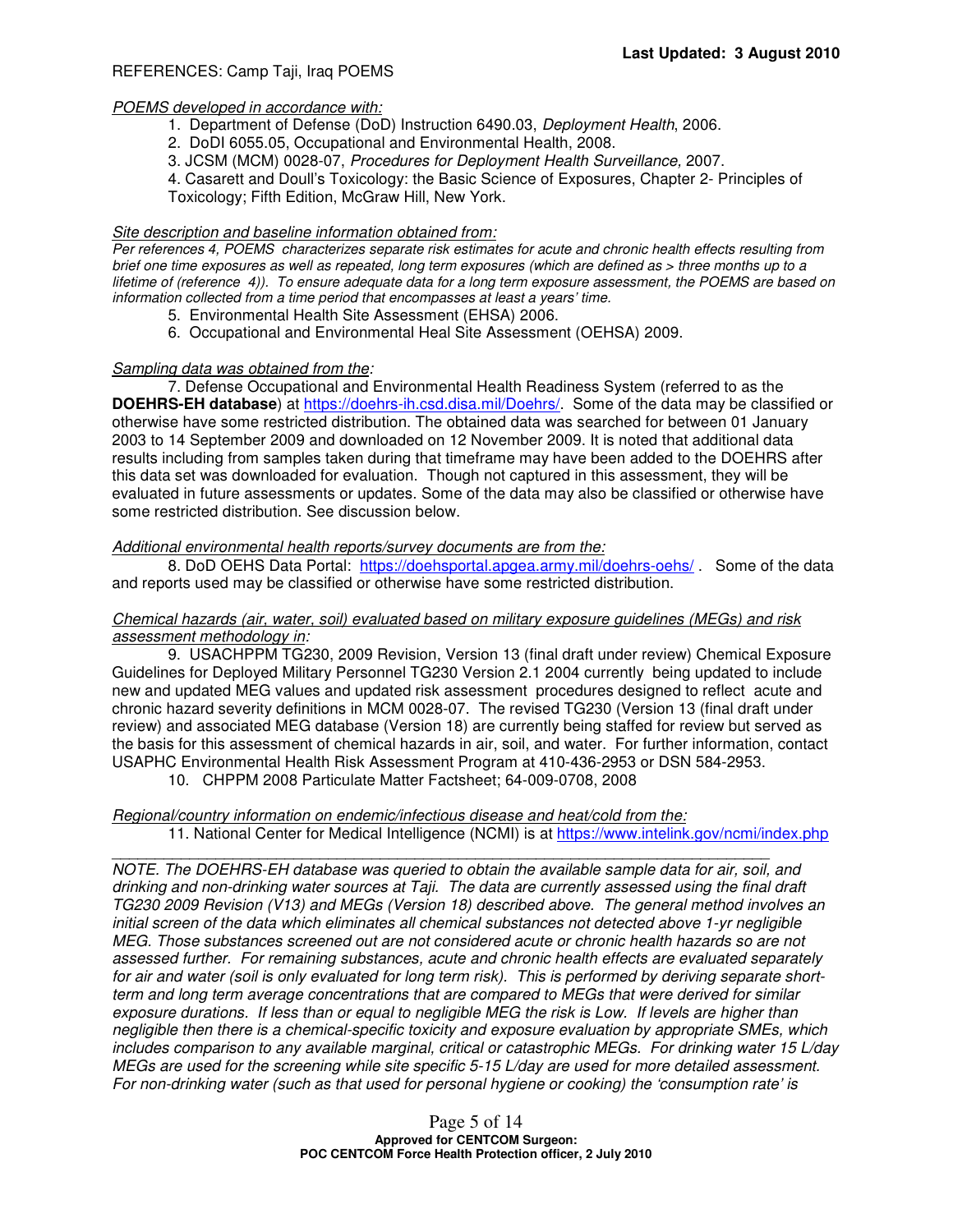limited to 2L/day (similar to the EPA) which is derived by multiplying the 5L/day MEG by a factor of 2.5. This value is used to conservatively assess non-drinking uses of water.

> Page 6 of 14 **Approved for CENTCOM Surgeon: POC CENTCOM Force Health Protection officer, 2 July 2010**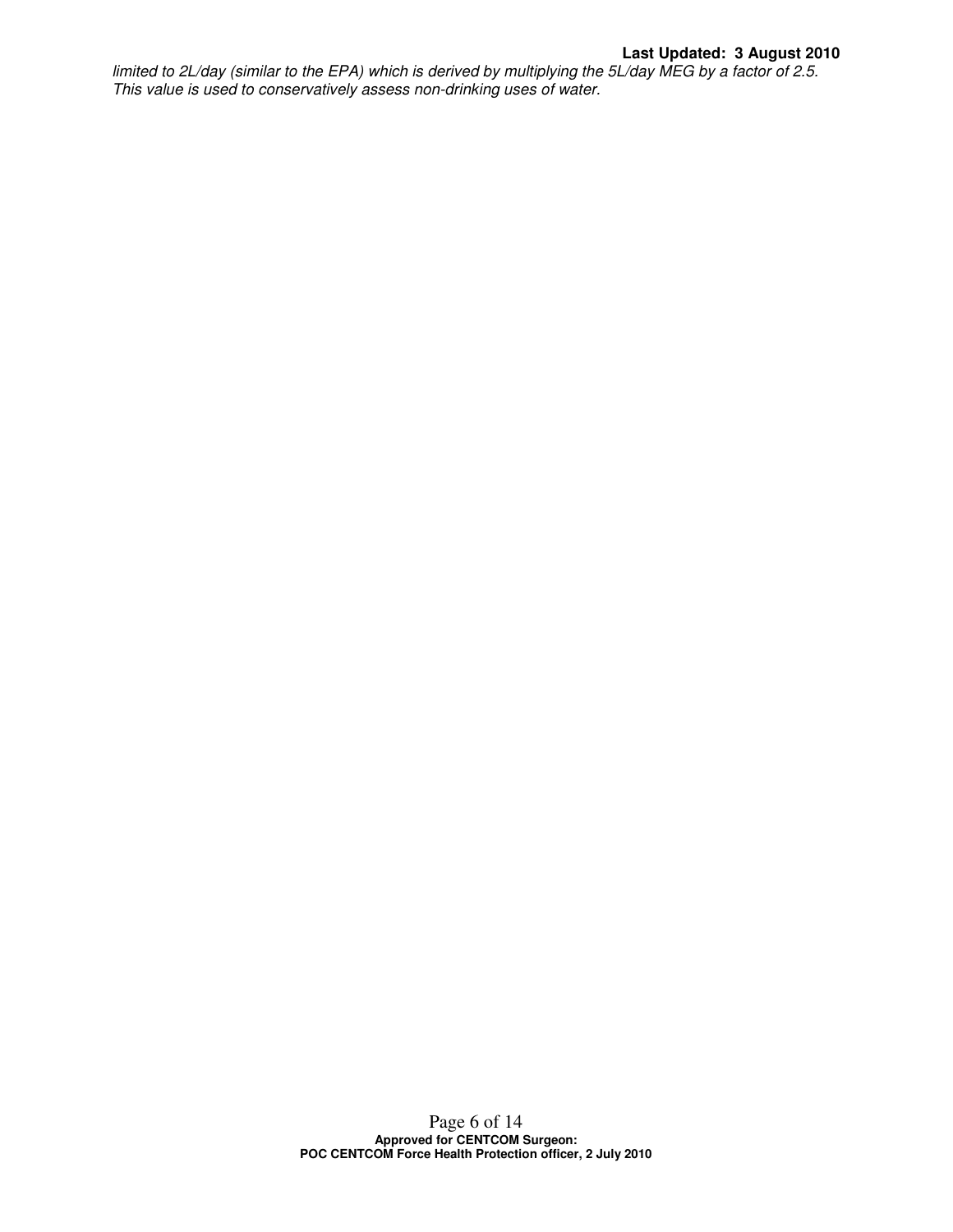# **Discussion of Health Risks at Camp Taji by Source**

The following Tables describe the major source categories of potential health risk that were evaluated at Camp Taji. For each category, the evaluation process includes identifying what, if any, specific subcategories/health concerns are present. This initial step results in "screening out" certain sub-categories that pose no identifiable health risk (for example if all data is below screening levels). While these Tables identify sub-categories that have been determined to present no identifiable health risk, the Summary Table on the previous page only contains those sub-categories that were determined to pose some level of potential health risk.

| V Wind-blown Sand                                                                                                                                                                                                                                                                                                                                                                                                                                                                                                                                                                                                                                                                                                                                                                                                                                                                                                                                                                                                                                                                                                                                                                                                                                                                                                                                                                                                                                                                                                                                                                                                                                                                                                                                                                                                                                                                                                                                                                                                                                                                                                                                                         | Site-Specific SOURCES Identified (all those checked):<br>$\overline{\mathbf{v}}$ Commercial Industry                                                                                                                                                                                                                                                                                                                                                                                                                                                                                                                                                                                                                                                                                                                                              | Other: vehicles<br>V |  |  |
|---------------------------------------------------------------------------------------------------------------------------------------------------------------------------------------------------------------------------------------------------------------------------------------------------------------------------------------------------------------------------------------------------------------------------------------------------------------------------------------------------------------------------------------------------------------------------------------------------------------------------------------------------------------------------------------------------------------------------------------------------------------------------------------------------------------------------------------------------------------------------------------------------------------------------------------------------------------------------------------------------------------------------------------------------------------------------------------------------------------------------------------------------------------------------------------------------------------------------------------------------------------------------------------------------------------------------------------------------------------------------------------------------------------------------------------------------------------------------------------------------------------------------------------------------------------------------------------------------------------------------------------------------------------------------------------------------------------------------------------------------------------------------------------------------------------------------------------------------------------------------------------------------------------------------------------------------------------------------------------------------------------------------------------------------------------------------------------------------------------------------------------------------------------------------|---------------------------------------------------------------------------------------------------------------------------------------------------------------------------------------------------------------------------------------------------------------------------------------------------------------------------------------------------------------------------------------------------------------------------------------------------------------------------------------------------------------------------------------------------------------------------------------------------------------------------------------------------------------------------------------------------------------------------------------------------------------------------------------------------------------------------------------------------|----------------------|--|--|
|                                                                                                                                                                                                                                                                                                                                                                                                                                                                                                                                                                                                                                                                                                                                                                                                                                                                                                                                                                                                                                                                                                                                                                                                                                                                                                                                                                                                                                                                                                                                                                                                                                                                                                                                                                                                                                                                                                                                                                                                                                                                                                                                                                           |                                                                                                                                                                                                                                                                                                                                                                                                                                                                                                                                                                                                                                                                                                                                                                                                                                                   |                      |  |  |
|                                                                                                                                                                                                                                                                                                                                                                                                                                                                                                                                                                                                                                                                                                                                                                                                                                                                                                                                                                                                                                                                                                                                                                                                                                                                                                                                                                                                                                                                                                                                                                                                                                                                                                                                                                                                                                                                                                                                                                                                                                                                                                                                                                           |                                                                                                                                                                                                                                                                                                                                                                                                                                                                                                                                                                                                                                                                                                                                                                                                                                                   |                      |  |  |
|                                                                                                                                                                                                                                                                                                                                                                                                                                                                                                                                                                                                                                                                                                                                                                                                                                                                                                                                                                                                                                                                                                                                                                                                                                                                                                                                                                                                                                                                                                                                                                                                                                                                                                                                                                                                                                                                                                                                                                                                                                                                                                                                                                           |                                                                                                                                                                                                                                                                                                                                                                                                                                                                                                                                                                                                                                                                                                                                                                                                                                                   | □ Not Determined     |  |  |
| Agricultural<br>$\triangleright$ Burn pits<br>✔<br>Various airborne contaminants have been identified through monitoring and sampling efforts at Camp Taji between<br>2003 and 2009. Windblown dust and sand are a primary source of the particulate matter exposures at the site.<br>There are a number of industrial activities including fuel storage and distribution, water and wastewater treatment,<br>and concrete and asphalt production, located on and around Camp Taji that may contribute to air contaminants such<br>as dust, metals and chemical gases. Additional exposure results from the Army's use of open burn pits to dispose of<br>waste/refuse such as paper, plastic, and wood. Samples obtained from the site included locations such as fuel<br>points, buildings, the burn pit and the incinerator. These were used to represent the overall ambient air conditions of<br>the site.<br>Assessment of Data and Identified Risks<br><b>Sample data/Notes:</b> Short-term (24-hour) PM <sub>10</sub> MEGs ( $\mu$ g/m <sup>3</sup> ): Negligible MEG=250,<br>Marginal MEG=420, Critical MEG=600; Long-term PM <sub>10</sub> MEG: Not Available (see chronic risk<br>note). Degree of risk is estimated based on comparison of concentrations to specified MEGs.<br>The range of 24-hour PM <sub>10</sub> concentrations in 183 samples from September 2003–September<br>2009 was 18 to 3359 $\mu$ g/m <sup>3</sup> with the average at 348 $\mu$ g/m <sup>3</sup> . Only sampled years 2006, 2008,<br>and 2009 had adequate data to characterize risk however, the general frequencies of short<br>Particulate<br>term risk levels are expected to be similar for other years. There were 86 samples taken near<br>matter, 10<br>the burn pit during 2006-2009, these samples were included in the overall samples and then<br>microns<br>discussed separately in section 10 of this document. The maximum concentration of the<br>samples when evaluated without the burn pit samples stayed the same. When looking at the<br>$(PM_{10})$<br>daily $PM_{10}$ risk levels, the majority of the samples (60%) identified no hazard, followed by a |                                                                                                                                                                                                                                                                                                                                                                                                                                                                                                                                                                                                                                                                                                                                                                                                                                                   |                      |  |  |
| low risk level for 20% of the samples. The risk level was high for 14% of the days sampled.<br>(see CHPPM 2008<br>Short term risk: Variable (Low to High). Short term risk is based on comparison of<br>PM factsheet; 64-<br>daily concentrations to 24-hour MEGs. The variable risk levels are due to significant<br>009-0708 for more<br>fluctuation in daily concentrations. Respiratory effects can increasingly impact real-time<br>details)<br>health and mission capabilities as they exceed higher levels of MEGs. Acute effects to<br>relatively healthy troops are mostly eye, nose, and throat irritation, and respiratory effects<br>(sneezing, adaptive responses such as coughing, sinus congestion and drainage) that can be<br>exacerbated by increased activity. These effects are consistent with those generally reported<br>from the field. Confidence in the risk estimate is high.<br>Long term risk: Not evaluated-no available health guidelines. EPA has retracted<br>its long-term standard (NAAQS) for PM <sub>10</sub> due to an inability to clearly link long-term health<br>effects with chronic PM <sub>10</sub> exposure levels.                                                                                                                                                                                                                                                                                                                                                                                                                                                                                                                                                                                                                                                                                                                                                                                                                                                                                                                                                                                                         |                                                                                                                                                                                                                                                                                                                                                                                                                                                                                                                                                                                                                                                                                                                                                                                                                                                   |                      |  |  |
| Particulate<br>matter, 2.5<br>microns<br>$(PM_{2.5})$<br>(see CHPPM 2008<br>PM factsheet; 64-<br>009-0708 for more<br>details)                                                                                                                                                                                                                                                                                                                                                                                                                                                                                                                                                                                                                                                                                                                                                                                                                                                                                                                                                                                                                                                                                                                                                                                                                                                                                                                                                                                                                                                                                                                                                                                                                                                                                                                                                                                                                                                                                                                                                                                                                                            | <b>Sample data/Notes:</b> Short-term (24-hour) $PM_{2.5}$ MEGs ( $\mu$ g/m <sup>3</sup> ): Negligible MEG=65,<br>Marginal MEG=250, Critical MEG=500; Long-term PM <sub>2.5</sub> MEGs: Negligible MEG=15,<br>Marginal MEG=65. Degree of risk is estimated based on comparison of concentrations to<br>specified MEGs.<br>The range of 24-hour PM <sub>2.5</sub> concentrations in 66 samples from February 2006 -September<br>2009 was 20 to 397 $\mu$ g/m <sup>3</sup> with the average of 115 $\mu$ g/m <sup>3</sup> . Out of the total 66 samples, 59<br>samples taken during 2006, 2007 and 2009 were designated as burn pit samples. These<br>samples were included in this evaluation and will be discussed separately in Section 10. The<br>daily risk levels for PM2.5 were at a low risk level for the majority of the days sampled (49% |                      |  |  |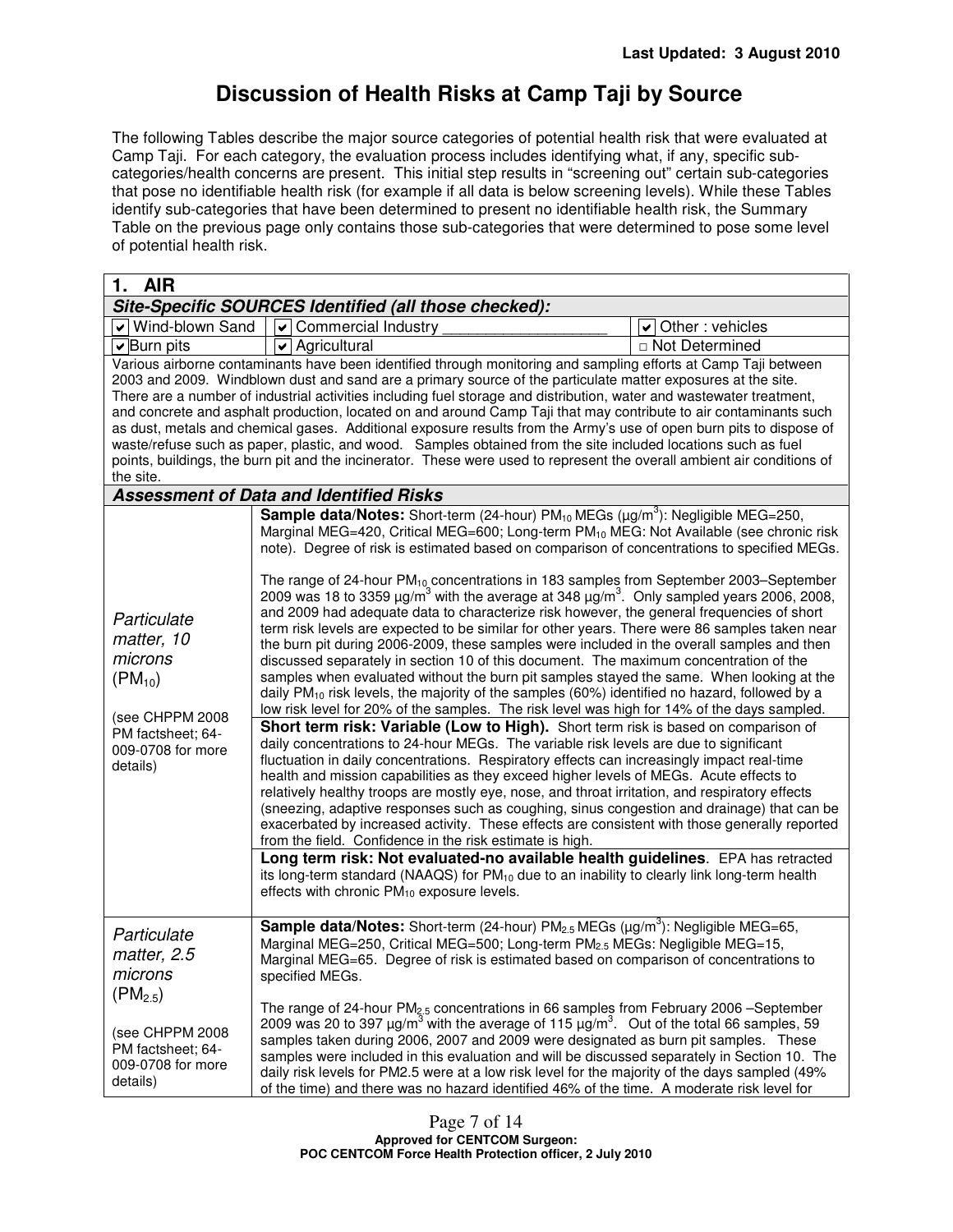|                                              | only 5% of the time. A high risk level was never reached on any of the days sampled.                                                                                                                                                                                                                                                                                                                                                                                                                                                                                                                                                                                                                                                                                                                                                                                                                                                                           |
|----------------------------------------------|----------------------------------------------------------------------------------------------------------------------------------------------------------------------------------------------------------------------------------------------------------------------------------------------------------------------------------------------------------------------------------------------------------------------------------------------------------------------------------------------------------------------------------------------------------------------------------------------------------------------------------------------------------------------------------------------------------------------------------------------------------------------------------------------------------------------------------------------------------------------------------------------------------------------------------------------------------------|
|                                              | Short term risk: Variable (Low to Moderate). Short term risk is based on comparison<br>of daily average concentrations to 24-hour MEGs. The variable risk levels are due to<br>significant fluctuation in daily concentrations. Respiratory effects can increasingly impact<br>real-time health and mission capabilities as they exceed higher levels of MEGs. During the<br>highest levels of PM <sub>2.5</sub> , a few personnel may have experienced notable eye, nose, or throat<br>irritation that can be exacerbated by increased activity. However most personnel would have<br>experienced only mild effects. Pre-existing health conditions (e.g., asthma or cardiovascular<br>diseases) may be exacerbated. These effects are consistent with those generally reported<br>from the field. Confidence in the risk estimate is medium.                                                                                                                 |
|                                              | Long term risk: Moderate. Chronic risk is based on comparison of the average sample<br>concentration to the long-term MEGs. Unlike PM <sub>10</sub> , chronic PM <sub>2.5</sub> exposures are potentially<br>associated with certain long-term health consequences. The average PM <sub>2.5</sub> concentration for<br>samples collected was 115 $\mu g/m^3$ , which is above the marginal long-term MEG of 65 $\mu g/m^3$ .<br>With repeated exposures above this level, the risk that a small percentage of susceptible<br>personnel may develop chronic conditions (such as, reduced lung function or exacerbated<br>chronic bronchitis, COPD, asthma, atherosclerosis, or other cardiopulmonary diseases)<br>increases. Those with a history of asthma or cardiopulmonary disease have a higher risk for<br>developing these chronic conditions. Confidence in risk estimate is low to medium due to<br>limitations in field data and health effects data. |
| <b>Metals</b>                                | Sample data/Notes: 160 samples from January 2003 - September 2009 were analyzed<br>for metals. None of the analyzed metals in the samples were found at concentrations above<br>a short- or long-term MEG.                                                                                                                                                                                                                                                                                                                                                                                                                                                                                                                                                                                                                                                                                                                                                     |
|                                              | Short Term and Long Term risks: None identified based on the available<br>sampling data.                                                                                                                                                                                                                                                                                                                                                                                                                                                                                                                                                                                                                                                                                                                                                                                                                                                                       |
| Chemical<br>Pollutants (gases<br>and vapors) | <b>Sample data/Notes:</b> 26 samples collected from August 2007– September 2009 were<br>analyzed for organic chemicals. Only two chemicals, 1,2-dibromo-3-chloropropane [DBCP]<br>and Benzene were found at concentrations higher than their respective 1-year negligible<br>MEGs. The concentration for DBCP (1.3 $\mu$ g/m <sup>3</sup> ) did not exceed its short term, 1-hour MEG<br>(14-day and 8-hour MEGS were unavailable), and because it was detected in only one out of<br>26 samples (< 5% detection frequency) it was not considered either a short or long term<br>hazard. Benzene's concentration (63 $\mu$ g/m <sup>3</sup> ) also did not exceed its short-term 14-day<br>negligible MEG and it did not exceed its long term 1 year negligible MEG and was eliminated<br>from any further assessment.<br>NOTE: MEGs are not available for all analytes detected so the overall risk presented here                                            |
|                                              | may be underestimated.<br>Short Term and Long Term risks: None identified based on available<br>sampling data.                                                                                                                                                                                                                                                                                                                                                                                                                                                                                                                                                                                                                                                                                                                                                                                                                                                 |
|                                              |                                                                                                                                                                                                                                                                                                                                                                                                                                                                                                                                                                                                                                                                                                                                                                                                                                                                                                                                                                |

| SOIL<br>2.                                                            |                                                                                                                                                                                                                                                                                                                                                                                |                  |  |  |
|-----------------------------------------------------------------------|--------------------------------------------------------------------------------------------------------------------------------------------------------------------------------------------------------------------------------------------------------------------------------------------------------------------------------------------------------------------------------|------------------|--|--|
| Site-Specific SOURCES of Contaminants Identified (all those checked): |                                                                                                                                                                                                                                                                                                                                                                                |                  |  |  |
| $\blacktriangleright$ Waste Site/Burn pits                            | □ Commercial Industry                                                                                                                                                                                                                                                                                                                                                          | $\Box$ None      |  |  |
| $\sqrt{\phantom{a}}$ Agricultural                                     | $\overline{\triangledown}$ Other : vehicles                                                                                                                                                                                                                                                                                                                                    | □ Not Determined |  |  |
|                                                                       | The surrounding area of Camp Taji is mainly agricultural, with an industrial complex located nearby to the                                                                                                                                                                                                                                                                     |                  |  |  |
|                                                                       | north. Highway 1 intersects the camp, running north and south.                                                                                                                                                                                                                                                                                                                 |                  |  |  |
|                                                                       |                                                                                                                                                                                                                                                                                                                                                                                |                  |  |  |
|                                                                       | <b>Assessment of Data and Identified Risks</b>                                                                                                                                                                                                                                                                                                                                 |                  |  |  |
| Analyses includes<br>metals/inorganics<br>as well as organics         | Sample data/Notes: There were no contaminants detected in multiple soil samples<br>(collected from August 2003–September 2009) exceeded an applicable 1-year negligible<br>MEG. These samples include: 40 samples for Semi Volatile Organics (SVOCs), 40 samples<br>for Polyaromatic Hydrocarbons (PAH), 41 samples for metals, and 38 samples for<br>insecticides/herbicides. |                  |  |  |
|                                                                       | Short Term and Long Term risks: None identified based on the available sampling<br>data. Currently, sampling data for soil is not evaluated for short term risk and all detected<br>contaminants were eliminated for long term risk because the average concentrations were all<br>below the applicable 1-year negligible MEG.                                                 |                  |  |  |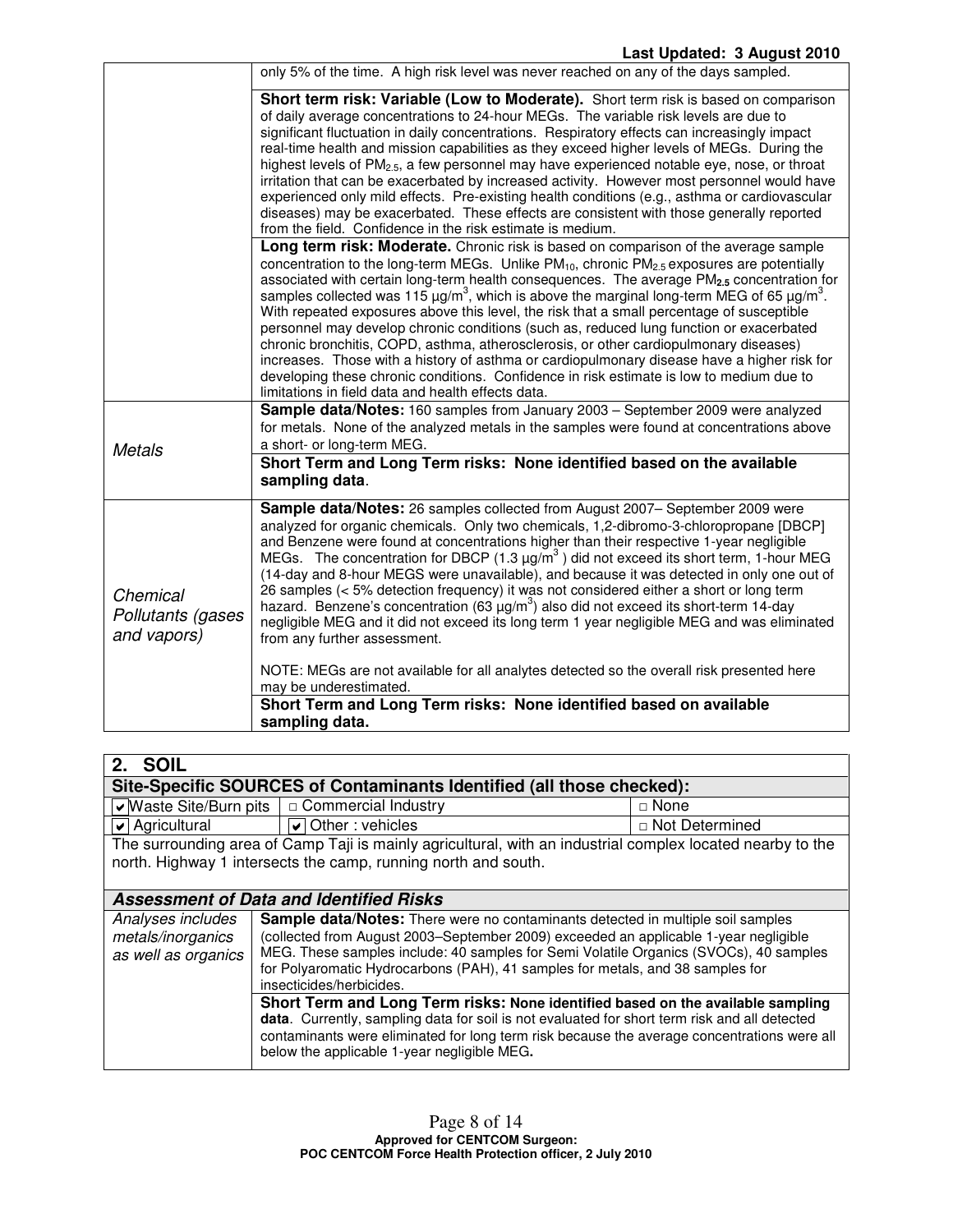| 3a. WATER: Used for Drinking                                                                                                                                                                                                                                                                                                                                                                                                                                                                                                                                                                                                                                                                                                                                                                                                                                                                                                                                                                                                                                                |                                                       |        |                        |  |
|-----------------------------------------------------------------------------------------------------------------------------------------------------------------------------------------------------------------------------------------------------------------------------------------------------------------------------------------------------------------------------------------------------------------------------------------------------------------------------------------------------------------------------------------------------------------------------------------------------------------------------------------------------------------------------------------------------------------------------------------------------------------------------------------------------------------------------------------------------------------------------------------------------------------------------------------------------------------------------------------------------------------------------------------------------------------------------|-------------------------------------------------------|--------|------------------------|--|
| <b>Identified Water Supplies</b>                                                                                                                                                                                                                                                                                                                                                                                                                                                                                                                                                                                                                                                                                                                                                                                                                                                                                                                                                                                                                                            |                                                       |        |                        |  |
| v Bottled; Local procured<br>□ Military Bottled/Packaged<br>(unknown)                                                                                                                                                                                                                                                                                                                                                                                                                                                                                                                                                                                                                                                                                                                                                                                                                                                                                                                                                                                                       |                                                       | VROWPU | □ Municipal<br>Sources |  |
| The primary source of drinking water at Camp Taji is commercial bottled water provided by approved sources and<br>stored at the Class I Point. Bottled water is also distributed to several satellite locations for use. Bottled water found<br>on Camp Taji consisted of the following brands: Rawdatain, Abraaj, Hayat, Mozn, Nova and bottled water produced<br>at the LSA Anaconda-Balad Airbase bottled water plant. Routine field tests conducted by Preventive Medicine<br>Personnel include bacteriological, CBRN, free available chlorine (FAC) and other sanitation surveillance parameters<br>per TB Med 577. Reverse Osmosis Water Purification Units (ROWPU) produced water is used as a secondary<br>drinking (e.g. cooking and ice production) water source and for personal hygiene at Camp Taji. Multiple samples<br>from the primary and secondary drinking water were taken throughout 2006, 2007, 2008 and 2009. Each sample<br>was not analyzed for all chemical substances; however most chemical substances were sampled between 24 and 28<br>times. |                                                       |        |                        |  |
|                                                                                                                                                                                                                                                                                                                                                                                                                                                                                                                                                                                                                                                                                                                                                                                                                                                                                                                                                                                                                                                                             | <b>Assessment of Data and Identified Health Risks</b> |        |                        |  |
| <b>Sample data/Notes</b> Seven samples of primary drinking water (from bottled water) were<br>Analyses include<br>obtained in April 2006 and there was one sample taken in August 2009. No other years<br>metals/inorganics as<br>were sampled. All samples were below the applicable 1-yr Negligible MEGs. 15 samples<br>well as organics<br>of secondary drinking water (from the ROWPU) were obtained from 2006-2009. Out of the<br>secondary drinking water samples, only total cyanide was greater than its 1-yr Negligible<br>MEG for a 15L/d consumption rate(3 of 15). A comparison between the maximum<br>concentration for cyanide with its14-day, 15L/d Negligible MEG, determined the maximum<br>concentration was not a short term risk. The annual average was generated for cyanide<br>and was compared with the 1-yr Negligible MEG. The annual average concentration for<br>cyanide did not exceed the MEG and therefore is not considered to be a long term risk.                                                                                         |                                                       |        |                        |  |
| Short Term and Long Term risks: None identified based on the available<br>sampling data.                                                                                                                                                                                                                                                                                                                                                                                                                                                                                                                                                                                                                                                                                                                                                                                                                                                                                                                                                                                    |                                                       |        |                        |  |

| 3b. WATER: Used for Other Purposes(Personal Hygiene, Cooking, Showering, etc)                                                                                                                                                                                                                                                                                                                                                                                                                       |                                                                                          |              |                                |  |
|-----------------------------------------------------------------------------------------------------------------------------------------------------------------------------------------------------------------------------------------------------------------------------------------------------------------------------------------------------------------------------------------------------------------------------------------------------------------------------------------------------|------------------------------------------------------------------------------------------|--------------|--------------------------------|--|
| <b>Identified Water Supplies</b>                                                                                                                                                                                                                                                                                                                                                                                                                                                                    |                                                                                          |              |                                |  |
| □ Bottled; Local procured                                                                                                                                                                                                                                                                                                                                                                                                                                                                           | □ Military Bottled/Packaged<br>(unknown)                                                 | $\Box$ ROWPU | Municipal<br>$\vee$<br>Sources |  |
| The nondrinking water samples were separated into "treated" and untreated" samples. There was one water sample<br>taken in 2008, that was labeled as non-drinking, "untreated "water and this sample was evaluated separately from the<br>"treated" nondrinking samples. A total of 22 "treated" nondrinking samples were taken between April 2006- August<br>2009. Reverse Osmosis Water Purification Units (ROWPU) produced water is used as a water source for personal<br>hygiene at Camp Taji. |                                                                                          |              |                                |  |
| Assessment of Data and Identified Health Risks                                                                                                                                                                                                                                                                                                                                                                                                                                                      |                                                                                          |              |                                |  |
| Analyses include                                                                                                                                                                                                                                                                                                                                                                                                                                                                                    | <b>Sample data/Notes:</b> None of the chemical substances analyzed in the non-drinking   |              |                                |  |
| well as organics                                                                                                                                                                                                                                                                                                                                                                                                                                                                                    | Short Term and Long Term risks: None identified based on the available<br>sampling data. |              |                                |  |
| water sample were greater than 2.5 times the 1-yr Negligible MEG for the 5L/d rate.<br>metals/inorganics as                                                                                                                                                                                                                                                                                                                                                                                         |                                                                                          |              |                                |  |

## **4. MILITARY UNIQUE**

The DOEHRS-EH and OEHS (Document Portal) databases where searched for any information on this topic along with the EHSA from March 2006 and the Occupational and Environmental Health Site Assessment (OEHSA) 2009 report. Both the EHSA 2006 and the OEHSA 2009 reports did not note any military unique issues found at the site. **Chemical Biological, Radiological Nuclear (CBRN) Weapons:**  No specific hazard sources documented in DOEHRS or DoD OEHS Portal

> Page 9 of 14 **Approved for CENTCOM Surgeon: POC CENTCOM Force Health Protection officer, 2 July 2010**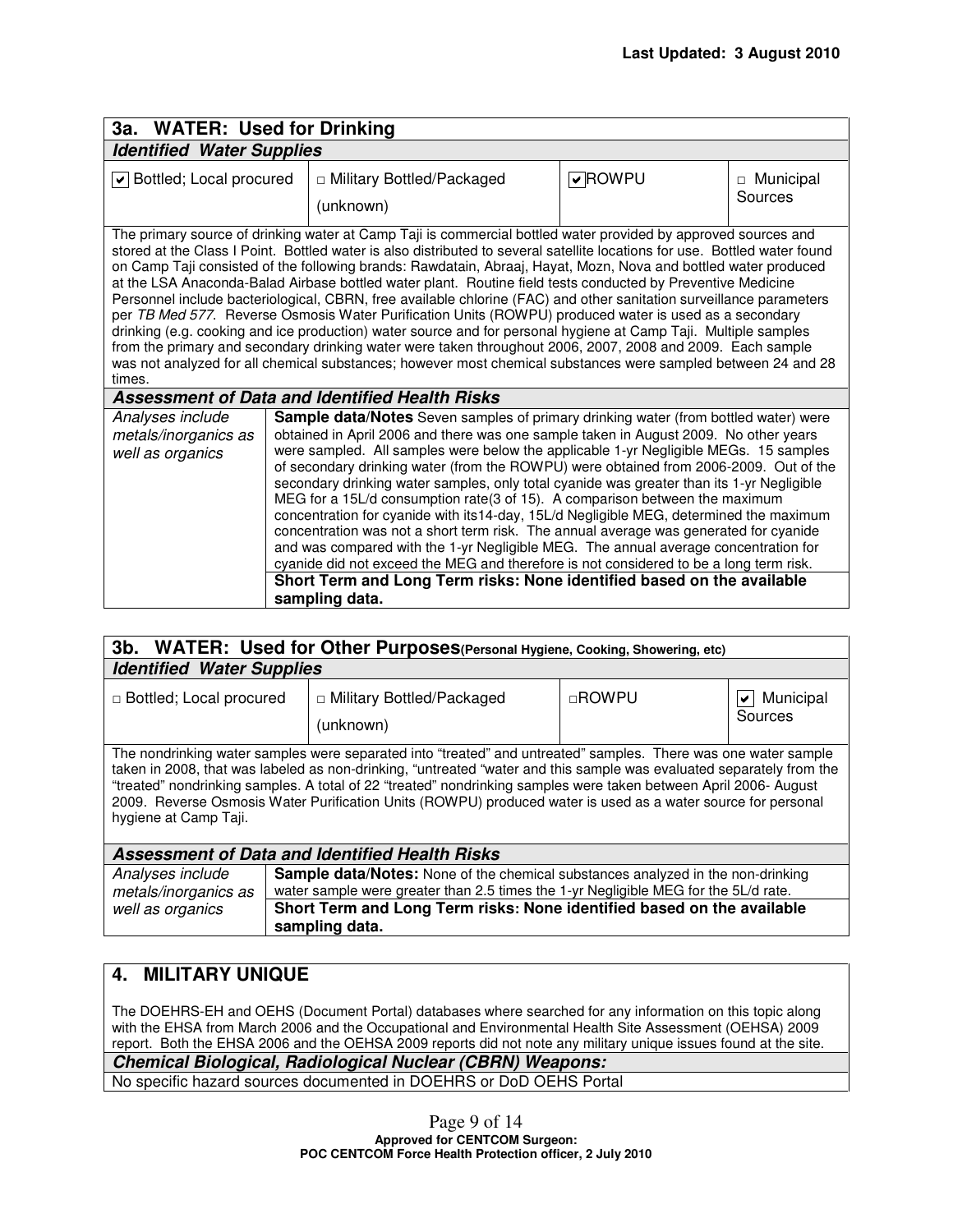**Depleted Uranium (DU):** 

No specific hazard sources documented in DOEHRS or DoD OEHS Portal

#### **Ionizing Radiation:**

No specific hazard sources documented in DOEHRS or DoD OEHS Portal

## **Non-Ionizing Radiation:**

No specific hazard sources documented in DOEHRS or DoD OEHS Portal

## **5. ENDEMIC DISEASE**

- All information was taken directly from the National Center for Medical Intelligence (NCMI) (https://www.intelink.gov/ncmi/index.php). Infectious Disease Risk Assessment for Iraq, - dated in 25 February 2009 and accessed January 2010. This document lists the endemic disease reported in the region, its specific risks and severity and general health information about the disease. The general information on meningococcal meningitis on how it is transmitted from person to person came from the World Health Organization's (WHO) Fact Sheet No. 141 on Meningococcal Meningitis.
- NOTE: "Risk" level refers to both severity of disease (without controls, for example vaccinations) and probability of disease based on local rates/endemic status. Diseases described are those presenting greater risk when compared with US conditions. Most identified disease risks can and are being mitigated with military preventive medicine measures/policies.

## **Food borne and Waterborne Diseases**

Sanitation is generally poor throughout the country, including in major urban areas. Local food and water sources (including ice) are heavily contaminated with pathogenic bacteria, parasites, and viruses to which most U.S. service members have little or no natural immunity. Key disease risks are summarized below:

Diarrheal diseases (bacteriological) can be expected to temporarily incapacitate a very high percentage of personnel (potentially over 50% per month) within days if local food, water, or ice is consumed. Unapproved food sources have been identified by local medical detachments to include unapproved sodas, dietary supplements, packaged fruit drinks, candy and ice cream. Field conditions (including lack of hand-washing and primitive sanitation) may facilitate person-to-person spread and epidemics. Typically these result in mild disease treated in outpatient setting; recovery and return to duty in less than 72 hrs with appropriate therapy.

Hepatitis A, typhoid fever, and diarrhea-protozoal can cause prolonged illness. Hepatitis A and Typhoid fever can cause prolonged illness in a small percentage of infected personnel, (less than 1% per month) and are considered a high risk while diarrhea-protozoal are considered a moderate risk if no preventive medicine measures are taken to mitigate, although cases for all are rare. Though much rarer, other potential diseases in this area are considered a a moderate risk and include: Hepatitis E, diarrhea-cholera, and brucellosis.

**Short Term and Long Term health risks: The overall short term risk associated with Food borne and Waterborne diseases at Camp Taji is considered High (bacterial diarrhea, Hepatitis A, Typhoid fever) to Moderate (depending on the disease) if local food or water is consumed from unapproved sources. Preventive Medicine measures reduce the risk estimate to Low. There was no long term risk identified.**

### **Arthropod Vector-Borne Diseases**

Ecological conditions support populations of arthropod vectors, including mosquitoes, ticks, and sandflies, with variable rates of disease transmission. A variety of vector-borne diseases occur at low or unknown levels; as a group, these diseases may constitute a significant risk. Personnel exposed to mosquitoes, ticks, sandflies, or other biting vectors are at risk during day or night. While the following diseases and risk levels have been identified for this country/area by the NCMI, specific site vector surveillance program field data (cited in 2009 OEHSA) indicates that no mosquito or sandfly have tested positive for leishmaniasis or sandfly fever.

Leishmaniasis is transmitted by sand flies. The disease risk is highest when sand flies are most prevalent in July through late September. There are two forms of the disease–cutaneous (acute form) and visceral, a more latent form of disease. The leishmaniasis parasites may survive for years in infected individuals and this infection may go unrecognized by physicians back in the U.S. Though general area/country risk is considered moderate, since specific Taji site vector surveillance program field data (cited in 2009 OEHSA) indicates that no mosquito or sandfly have tested positive for leishmaniasis- t he risk at this site is considered Moderate to Low.

Crimean-Congo hemorrhagic fever most commonly occur as sporadic cases or clusters of cases and is transmitted by tick bites or occupational contact with blood or secretions from infected animals. The risk is moderate but cases are rare.

Sandfly fever is transmitted by sandflies and is considered a moderate risk for the general area/country. Since it , occurs more commonly in children than adults and since specific Taji site vector surveillance program field data (cited in 2009 OEHSA) indicates that no mosquito or sandfly have tested positive for leishmaniasis- the risk at this site is considered Moderate to Low.

> Page 10 of 14 **Approved for CENTCOM Surgeon: POC CENTCOM Force Health Protection officer, 2 July 2010**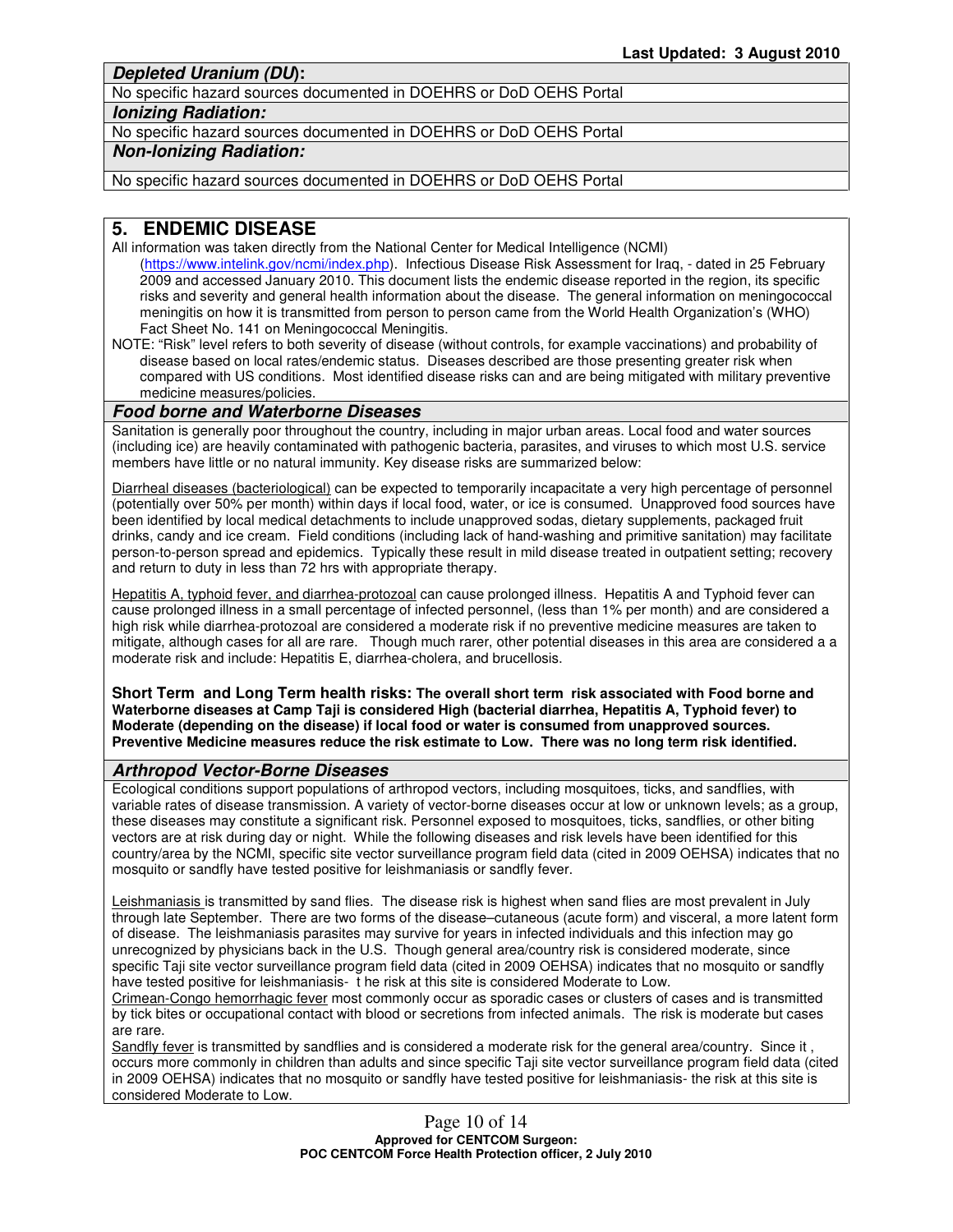## **5. ENDEMIC DISEASE**

All information was taken directly from the National Center for Medical Intelligence (NCMI)

- (https://www.intelink.gov/ncmi/index.php). Infectious Disease Risk Assessment for Iraq, dated in 25 February 2009 and accessed January 2010. This document lists the endemic disease reported in the region, its specific risks and severity and general health information about the disease. The general information on meningococcal meningitis on how it is transmitted from person to person came from the World Health Organization's (WHO) Fact Sheet No. 141 on Meningococcal Meningitis.
- NOTE: "Risk" level refers to both severity of disease (without controls, for example vaccinations) and probability of disease based on local rates/endemic status. Diseases described are those presenting greater risk when compared with US conditions. Most identified disease risks can and are being mitigated with military preventive medicine measures/policies.

Plague and Typhus- murine are both present, in rare cases and typically occur in more urban areas (Plague) and coastal and port towns (Typhus-murine) both are transmitted by rats and their flea populations, these diseases are associated with a low risk estimate.

Rickettsioses-tickborne, occur mostly as sporadic cases in humans and are associated with increased tick contact, usually by dogs carrying infected ticks.

West Nile fever and Sindbis, are also present and both are maintained by the bird population and mosquitos that help to transfer the diseases from birds to humans.

### **Short Term and Long Term health risks:**

**Short term risk: Low-Moderate for Leishmaniasis - cutaneous (acute) Leishmaniasis, Crimean-Congo hemorrhagic fever, and Sandfly fever; and Low for the Plague, Risckettsioses-tickborne, Typhus-murine, West Nile fever, and Sindbis.** 

#### **Long Term risk: Low-Moderate for the visceral (chronic) leishmaniasis**

### **Water Contact Diseases**

Areas along rivers and lakes are the primary risk areas for water contact diseases and the risk period is seasonal, typically April through November. Any tactical operations or recreational activities that involve extensive contact with surface water (lakes, streams, rivers, or flooded fields) may cause significant exposure to leptospirosis and schistosmiasis.

Leptospirosis is present in Iraq but at unknown levels. Human infection occurs through exposure to water or soil contaminated by infected animals and has been associated with wading, and swimming in contaminated, untreated open water. The occurrence of flooding after heavy rainfall facilitates the spread of the organism because, as water saturates the environment, Leptospira present in the soil pass directly into surface waters. Leptospira can enter the body through cut or abraded skin, mucous membranes, and conjunctivae. Ingestion of contaminated water can also lead to infection. The acute generalized illness associated with infection can mimic other tropical diseases (for example, dengue fever, malaria, and typhus), and common symptoms include fever, chills, myalgia, nausea, diarrhea, cough, and conjunctival suffusion. Manifestations of severe disease can include jaundice, renal failure, hemorrhage, pneumonitis, and hemodynamic collapse. Recreational activities involving extensive water contact may result in personnel being temporarily debilitated with leptospirosis.

Schistosmiasis has been identified in rare cases in Iraq. Humans release schistosome eggs through urine and feces which may be contaminating surface water. When water temperatures in lakes, streams, or irrigated fields, are at or above 68°F, the eggs hatch and release the larvae into the water. If the right type of freshwater snail is present in the water, the larvae penetrate the snail and eventually develop and emerge as free swimming cercariae that can infect humans by penetrating the skin of people while wading or swimming.

#### **Short Term and Long Term health risks: Short term risk: Moderate for Leptospirosis and Schistosmiasis. Long term risk: No long term risks identified.**

#### **Respiratory Diseases**

Deployed U.S. forces may be exposed to a wide variety of common respiratory infections in the local population. These include influenza, pertussis, viral upper respiratory infections, viral and bacterial pneumonia, and others. U.S. military populations living in close-quarter conditions are at risk for substantial person-to-person spread of respiratory pathogens.

Tuberculosis (TB) poses a moderate year round risk to U.S. personnel in Iraq. Tuberculosis is usually transmitted through close and prolonged exposure to an active case of pulmonary or laryngeal tuberculosis, but can also occur with incidental contact. The Army SG has defined increased risk in deployed Soldiers as indoor exposure to locals or third country nationals of greater than one hour per week in a highly-endemic active TB region.

Meningococcal meningitis poses a low risk and is transmitted from person to person through droplets of respiratory or throat secretions. Close and prolonged contact facilitates the spread of this disease.

> Page 11 of 14 **Approved for CENTCOM Surgeon: POC CENTCOM Force Health Protection officer, 2 July 2010**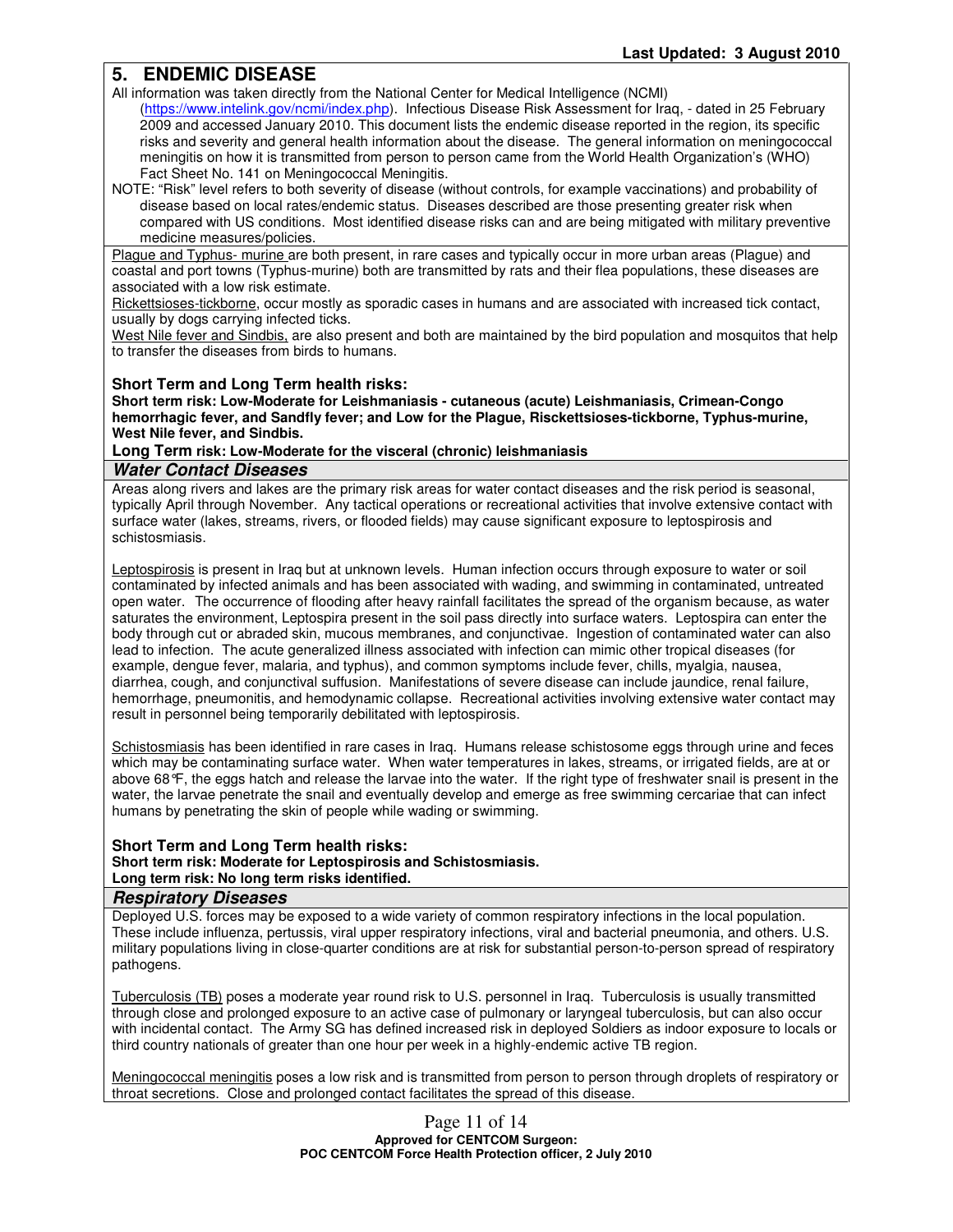## **5. ENDEMIC DISEASE**

All information was taken directly from the National Center for Medical Intelligence (NCMI)

- (https://www.intelink.gov/ncmi/index.php). Infectious Disease Risk Assessment for Iraq, dated in 25 February 2009 and accessed January 2010. This document lists the endemic disease reported in the region, its specific risks and severity and general health information about the disease. The general information on meningococcal meningitis on how it is transmitted from person to person came from the World Health Organization's (WHO) Fact Sheet No. 141 on Meningococcal Meningitis.
- NOTE: "Risk" level refers to both severity of disease (without controls, for example vaccinations) and probability of disease based on local rates/endemic status. Diseases described are those presenting greater risk when compared with US conditions. Most identified disease risks can and are being mitigated with military preventive medicine measures/policies.

H1N1 (swine flu): Until widespread dissemination of the vaccine, the 2009-H1N1 influenza virus ("swine flu") posed a threat to U.S. personnel. At the time, NMIC assessed that there was increased potential for transmission and large outbreaks could have caused attack rates that exceed 10 percent per month. Military populations living in crowded or austere conditions where hand washing and personal hygiene were poor were particularly vulnerable to person-toperson spread. Attack rates in such populations could have approached 50 percent per month in absence of countermeasures. H1N1 disproportionately impacted 15- to 50-year-olds (military-aged persons). Almost all cases resembled typical seasonal influenza. Medical preventive measures are ongoing–overall medical risk associated with this transmissible disease is considerate moderate at Taji. The confidence in this assessment (per NCMI) is considered Medium to High.

## **Short Term and Long Term health risks:**

**Short term risk: Low for Meningococcal meningitis. Moderate for Tuberculosis and H1N1. Long term risk: No long term risks identified.**

## **Animal- Contact Diseases**

Rabies poses a year round moderate risk. Occurrence is well above U.S. levels due to ineffective control programs. Jackals and foxes are the primary sources of rabies in Iraq, but canine rabies is the most common source for transmission to humans.

Anthrax poses a moderate risk, but cases are rare. Anthrax is a naturally occurring infection; cutaneous anthrax is transmitted by direct contact with infected animals or carcasses, including hides. Eating undercooked infected meat can result in contracting Gastrointestinal Anthrax. Pulmonary Anthrax is contracted through inhalation of spores and is extremely rare.

Q-Fever poses a year round moderate risk. Rare cases are possible among personnel exposed to aerosols from infected animals, with clusters of cases possible in some situations. Significant outbreaks (affecting 1-50%) can occur in personnel with heavy exposure to barnyards or other areas where animals are kept. Unpasteurized milk may also transmit infection. The primary route of exposure is respiratory, with an infectious dose as low as a single organism.

H5N1 avian influenza poses a negligible risk. Extremely rare cases may occur in U.S. personnel who have close contact with birds or poultry infected with H5N1.

### **Short Term and Long Term health risks:**

**Short term risk: Low for H5N1 avian influenza. Moderate for Rabies, Anthrax, Q-fever. Long term risk: No long term risks identified.**

## **6. VENEMOUS ANIMAL/INSECT**

## **Snakes, scorpions, and spiders**

 The OEHS Portal contained a few base camp assessments that did not mention any venomous animal/insects. Routine pest control measures are conducted at Camp Taji. See section 9 for more information.

**Short Term and Long Term risks:** No specific health risks identified.

## **7. HEAT/COLD STRESS**

**Heat**

Summer (May through October) For 2008, Maximum High Temperatures ranged from 84-120 ºF, with an average of 106 ºF. Minimum Temperatures ranged from 70-104 ºF with an average of 81 ºF. Temperature extremes can

> Page 12 of 14 **Approved for CENTCOM Surgeon: POC CENTCOM Force Health Protection officer, 2 July 2010**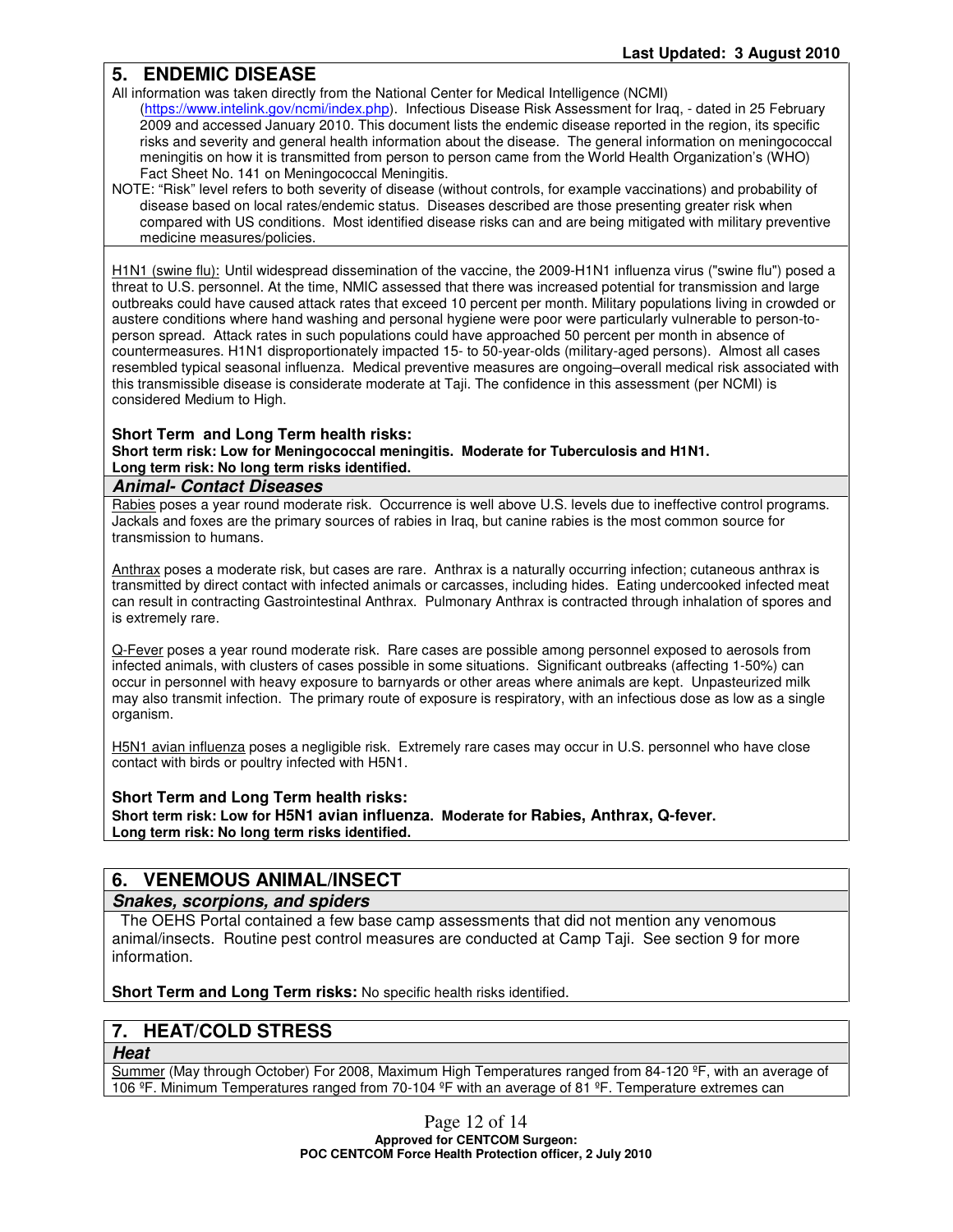increase the potential for heat related injuries, including dehydration, heat exhaustion, and heat stroke. Early symptoms can include mild irritation, lethargy and inability to concentrate. Measures are in place to mitigate more serious effects of this critical hazard.

Winter (Nov through April) maximum high temperatures range from 77 to 102 °F with an average of 90 °F. Low temperatures range from 24-41 ºF with an average of 37 ºF.

**Short term or Long term health risk: The short term risk of heat injury is High in unacclimatized personnel. Risk is reduced to Moderate through preventive measures (confidence is high). Long term risk of heat injuries Low but can occur – especially from more serious heat injuries such as heat stroke (confidence low to medium).** It has also been considered possible that high heat in conjunction with various chemical exposures can increase long term health risks, though specific scientific evidence is not conclusive. The overall risk though Low may be greater to certain susceptible persons – those older (>45), in lesser physical shape, or with underlying medical /health conditions.

#### **Cold**

**Short Term and Long Term risks:** The risk of cold injury is low.

## **8. NOISE**

### **Continuous:**

The majority of the power supplied to Camp Taji is from the power generation facility. There are some stand-alone generators used within the camp, and barrier use is sporadic. However, the 2009 OEHSA noted that most standalone generators were located away from the troop living and work areas reduced noise levels to an acceptable risk.

**Short Term and Long Term risks:** Low risk with a low to medium confidence level.

**Impulse:** 

**Short Term and Long Term risks:** No identified health risks.

## **9. OTHER UNIQUE OCCUPATIONAL HAZARDS**

**Fuel/petroleum products/ industrial chemical spills:** 

There are numerous aboveground storage tanks on Camp Taji, in addition to a bulk fuel storage area and aerial refueling point. No fuel/petroleum products or chemical spills were noted in either the EHSA 2006, the OEHSA 2009, or from a search of the DOEHRS-EH and OEHS (Document Portal) databases.

**Short Term and Long Term risks:** Low risk with a low to medium confidence level.

### **Waste Sites/Waste Disposal:**

Medical waste is collected and then incinerated in the medical waste incinerator located on site. The medical waste incinerator has been operated at the camp since January 2005, and the incinerator ash is taken to the landfill. Solid waste is collected in dumpsters and picked up by garbage trucks then hauled to the landfill and burn pit (see Section 10).

**Short Term and Long Term risks:** Health risk from waste management operations is generally considered Low with exception of possible intermittent short term risk associated with burn pit operation if the winds blow smoke directly in personnel activity/living areas. See more details in Section 10.

#### **Pesticides/Pest Control:**

Vector control and animal trapping is contracted through KBR and pest control measures are in place and the following pesticides have been used at Camp Taji for pest control: Permthrin Arthropod Repellent, Golden Malrin, Final Blox, Final Rodenticide, Altosid XR, 565 XLO Plus, Tempo SC Ultra, Scourge, Ditrac Tracking Powder, Tufflo Oil, Damoil, Aqua Reslin, Mosquito Dunks, D-Phenophrine, Permitherin 0.5% and DEET. No specific pesticide hazards have been noted during January 2003-September 2009.

A number of pets/mascots or stray animals were evident on Camp Taji. One event, in included one dog that tested positive for rabies. All Soldiers that came in contact with this animal were immediately interviewed by health care providers and given appropriate vaccination treatments as needed.

**Short Term and Long Term risks:** Low risk with a low to medium confidence level.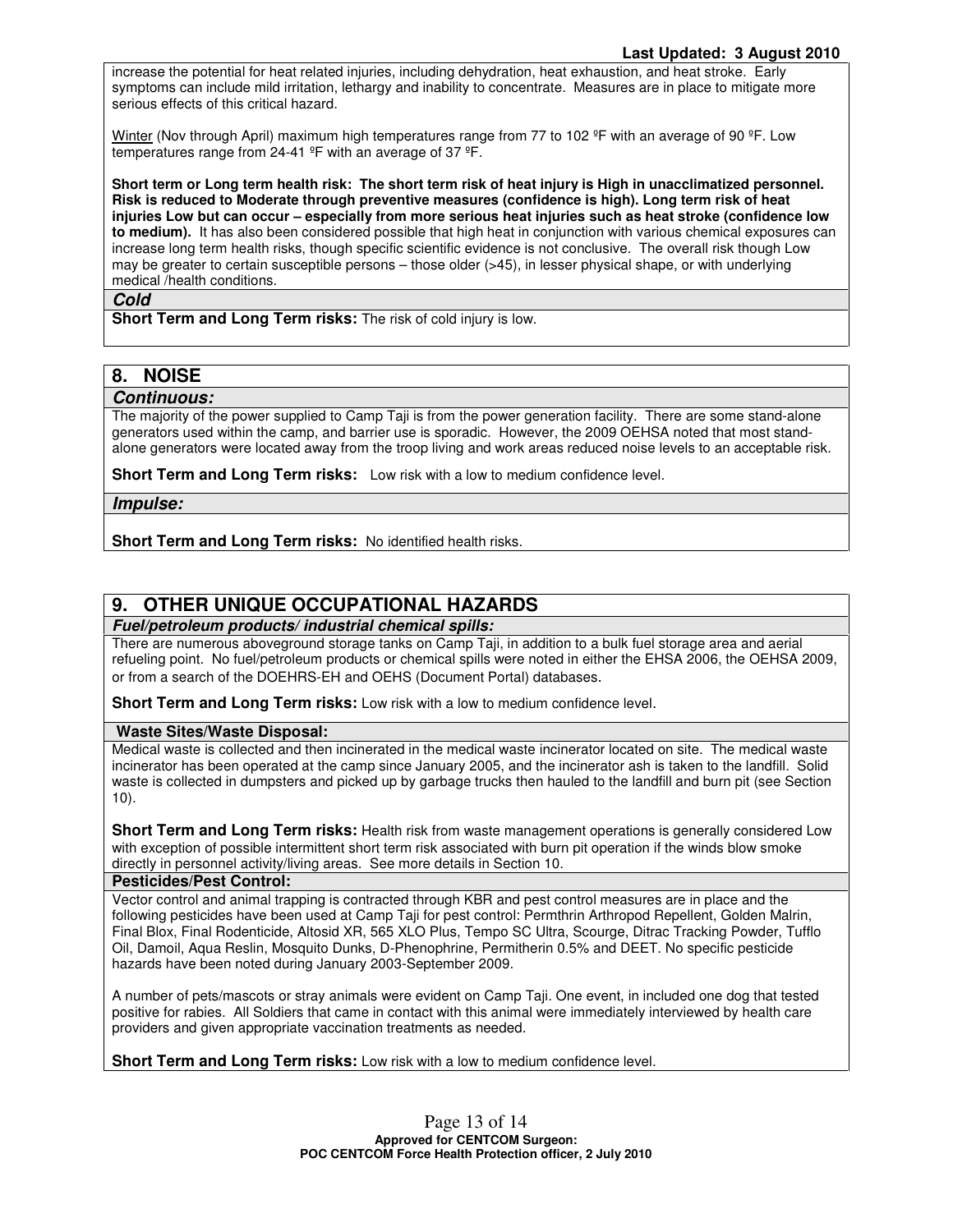## **10. UNIQUE INCIDENTS/CONCERNS**

### **Burn Pit:**

There are around 20 open burn pits located along the north boundary, approximately 0.2 kilometers away from the nearest inhabited area on Camp Taji and 3 to 5 kilometers from the majority of the population. The burn pits were initially used for solid waste disposal in 2003 and the group of burn pits are used continuously however only two or three of the burn pits are used at a time. Incinerators were added around 2008 but this did not eliminate the use of the burn pits. None of the key site evaluation reports (EHSA 2006, OEHSA 2009) describe the specific location of the burn pits in relationship to personnel activities/locations. Smoke from the burn pits was noticeable throughout much of Camp Taji.

While not specific to Camp Taji, the results from a detailed study evaluating the health effects of burn pits was completed at Joint Base Balad (JBB). Since the JBB burn pit is exceptionally large, it is considered a useful indicator of the types of risk associated with other burn pits such as at Camp Taji. The study was conducted at JBB between January 2007-April 2007 and again in October 2007-November 2007. Acid gases, and many typical combustion byproducts were not characterized at JBB.

Dioxins, furans, and polycyclic aromatic hydrocarbons were not detected above a 1-year MEG in the samples. Further results from a pilot study done to assess dioxin/furan levels in blood from 25 random soldiers stationed at JBB (from 2006 to 2007) indicated no significant body burden levels after a 1-year deployment. (The postdeployment dioxin/furan levels were consistent with background U.S. levels measured in the National Health and Nutrition Examination Survey (NHANES) data. Though risks assessed were considered low, this study did not evaluate several important components of burn pit smoke such as acid gases or inorganics - for example, ammonia, and chlorine were not analyzed. Because the potential implications of some of these components and the mixtures of combustion products is not known, the overall risk estimate is considered to have low to medium confidence.

At Camp Taji, dioxins, furans, polycyclic aromatic hydrocarbons, acid gases, and many typical combustion byproducts have not been characterized. A limited number of air samples only taken at or around the burn pits at Camp Taji were analyzed for  $PM_{10}$ ,  $PM_{2.5}$  metals and select volatile chemicals. There were 59 burn pit samples analyzed for PM2.5 (39 samples from February-December 2006, 3 samples from January-February 2007, and 17 samples from July-September 2009) and the range of 24-hour PM<sub>2.5</sub> concentrations was 20 to 397  $\mu$ g/m<sup>3</sup> with the average of 109 µg/m<sup>3</sup>. There were 86 samples taken for PM<sub>10</sub> concentrations (37 samples from February- December 2006, 6 samples from January-February 2007, 32 samples from July – December 2008, and 11 samples from April-July 2009). The range was 29 to 1086  $\mu$ g/m<sup>3</sup> with the average PM<sub>10</sub> concentration of 236  $\mu$ g/m<sup>3</sup>. No metals were found at concentrations above short- term or long-term MEGs. Benzene was detected in 22 of 26 samples and the only volatile chemical that had a maximum concentration (63  $\mu$ g/m<sup>3</sup>) above its 1-year negligible MEG of 60  $\mu$ g/m<sup>3</sup>. When compared to its short term, 14 day negligible MEG (600  $\mu$ g/m<sup>3</sup>), it did not exceed this value. When compared to its long term MEG, the average concentration for Benzene was below the respective 1 year negligible MEG and was eliminated from any further assessment.

**Short term Risk: Variable (Low to High).** The variable risk is due to significant fluctuation in daily concentrations. The typical short term risk levels are low for both PM<sub>10</sub> and PM<sub>2.5</sub> and the peak risk level for both PM<sub>10</sub> and PM<sub>2.5</sub> are high. Respiratory effects that can increasingly impact real time effects to relatively healthy troops include mostly eye, nose and throat irritation and respiratory symptoms (including sneezing and adaptive responses such as coughing, sinus congestion and drainage) that can be exacerbated by increased activity. These effects are consistent with those generally reported from the field. There is low to medium confidence in this risk estimate based on limited sampling data.

**Long term Risk: Low.** Based on the sampled media, chronic health effects from exposure to ambient air at Camp Taji are not expected. However, there is significant uncertainty as to the reported risk levels as many compounds were not evaluated. There is medium confidence in this risk estimate based on limited sampling data.